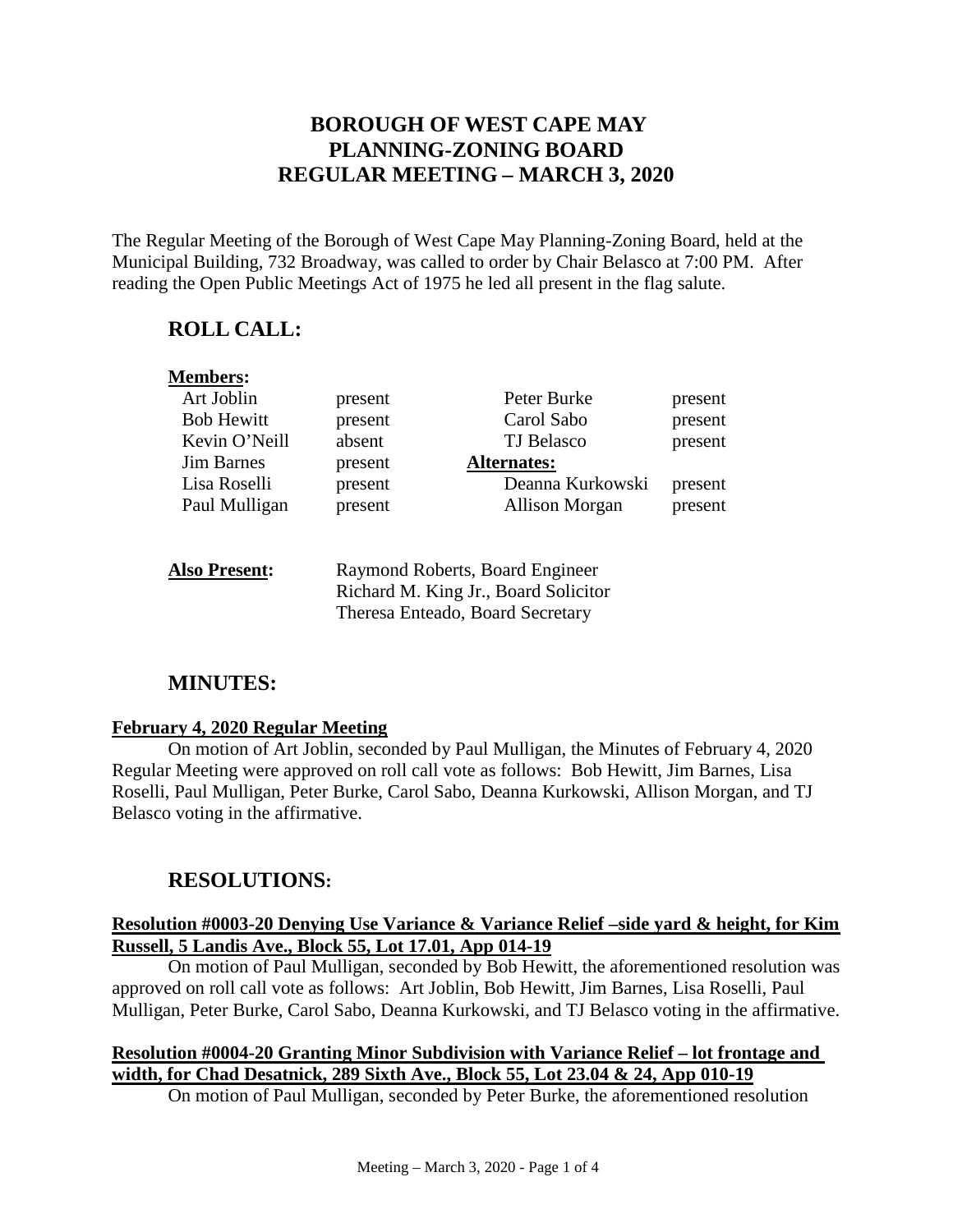was approved on roll call vote as follows: Bob Hewitt, Jim Barnes, Lisa Roselli, Paul Mulligan, Peter Burke, Carol Sabo, Deanna Kurkowski, Allison Morgan, and TJ Belasco voting in the affirmative.

## **Resolution #0005-20 Granting Variance Relief – front & side yard, & accessory in front yard, for Eileen & William McDonald, 141 Eldredge Ave., Block 8, Lot 18, App 017-19**

On motion of Paul Mulligan, seconded by Bob Hewitt, the aforementioned resolution was approved on roll call vote as follows: Bob Hewitt, Jim Barnes, Lisa Roselli, Paul Mulligan, Peter Burke, Carol Sabo, Deanna Kurkowski, Allison Morgan, and TJ Belasco voting in the affirmative.

#### **Resolution #0006-20 Granting Remand Back To HPC with Direction, for Eileen & William McDonald, 141 Eldredge Ave., Block 8, Lot 18, App 015-19**

On motion of Jim Barnes, seconded by Bob Hewitt, the aforementioned resolution was approved on roll call vote as follows: Bob Hewitt, Jim Barnes, Lisa Roselli, Paul Mulligan, Carol Sabo, Deanna Kurkowski, Allison Morgan, and TJ Belasco voting in the affirmative and Peter Burke abstaining.

# **APPLICATIONS:**

### **Application 016-19, Nilo & Patricia Regojo, 200 Sixth Ave., Block 52, Lot 31, New Application – Variance Relief – Hardship**

The applicants, Nilo and Patricia Regojo, represented themselves and were both sworn in by the board solicitor. Mr. Regojo asked to enter two photos as exhibits, exhibit A-1 is a rendering of the proposed front porch and rear improvements, and exhibit A-2 is a diagram of adjacent properties with similar setback variances. Mr. Regojo presented a brief history of the property stating the house was built prior to the zoning ordinance and so, sits close to Pacific Avenue. Currently the front porch is a long narrow stoop with a railing, which he proposes to remove and replace with a covered front porch. He feels the new porch will be an improvement to the neighborhood and be more in line with what is encouraged by the commissioners. He does not believe it would impact his neighbors in a negative way, but instead be a visual improvement. He said the porch rendering also includes the revisions to the rear, which are being done by-right without board approval required. The lot is an exceptional wedge shape and is the much smaller portion of a subdivision done many years ago, which makes it quite difficult to expand or improve his home.

Board Engineer Roberts said his revised report indicates that the issues he had have all been resolved by the client. The only variance needed is the side yard variance on Pacific Avenue. He said lot area, lot frontage, front yard setback, rear yard setback, and lot depth are all preexisting nonconformities. He does not object to waiver of the key map and the project is exempt from site plan review.

The floor was opened to residents within 200 feet of the subject property and then to those outside of 200 feet. When no one expressed a desire to speak, the public portion was closed.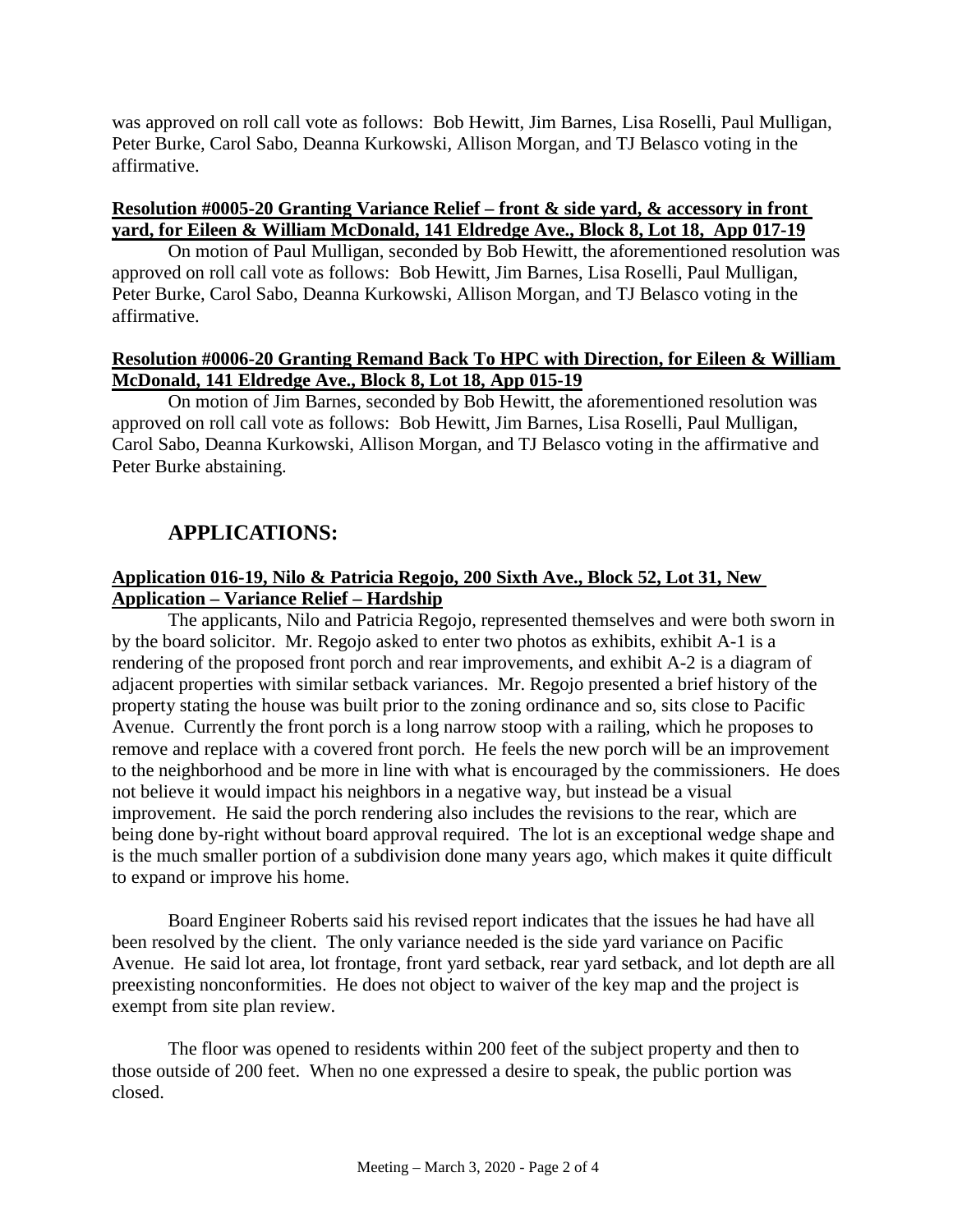Solicitor King advised the Board this will be a motion to approve the variance for the front porch with all the existing nonconformities, and the waivers, subject to all recommendations and conditions noted in Mr. Roberts' review letter as well as those made during testimony, and any other required outside approvals.

On motion of Paul Mulligan, seconded by Carol Sabo, the aforementioned application was approved on roll call vote as follows: Art Joblin, Bob Hewitt, Jim Barnes, Lisa Roselli, Paul Mulligan, Peter Burke, Carol Sabo, Deanna Kurkowski, and TJ Belasco voting in the affirmative.

#### **Application 001-20, Beach Plum Farm LLC, Stevens Street North of Railroad, Block 74, Lot 1, New Application – Variance Relief**

Attorney Anthony Monzo introduced himself, as well as the manager of Beach Plum Farm, Mr. Shepanski, and the applicant's planner, architect, and engineer, Mr. Vincent Orlando. Mr. Shepanski and Mr. Orlando were sworn in by Solicitor King. Mr. Monzo said the proposal concerns the larger parcel on the back of the property, where the applicant would like to construct a single family home. He said the lot was previously approved for not fronting on a public right-of-way and the variances currently being sought are for maximum gross floor area and height.

Mr. Shepanski indicated the home will be located beyond the farm operations, to the rear of the property. He said the home is at 8,200 square feet of floor area, but approximately 2,000 of that is the basement and there is also a large attic included in that total. He called it a colonial farmhouse and said the first floor is actually 2,637 square feet.

Mr. Orlando briefly discussed the previous application wherein a building lot that does not border a street, was granted. He testified that since there is no right-of-way, and because the basement is dictated by the water table, the most appropriate grade from which to measure the height would be the average grade in the front yard. The average grade is 13 feet. Mr. Orlando admitted the Borough engineer did not use the same point from which to measure the height. He believes that given the scale of the home, the very large size of the property, and the distance from the street, the 11 inches of height is de minimis in nature and would not have a negative impact on the neighborhood. Mr. Orlando made his argument for C-1 hardship and discussed the purposes of zoning to be advanced by the variance. Regarding the maximum floor area, he testified that the actual floor area ratio for this property is .583% while 17% is permitted. This, he feels, is the more appropriate way to regulate the size of a property in relation to the land. He argued the C-2 standard and discussed the advances in zoning. Mr. Orlando believes a large homestead is appropriate on this farm and an efficient use of the land for such a large lot.

Board Engineer Roberts admitted some uncertainty regarding the grade used to determine the height. He recommends using the natural grade of the lot considering the unique circumstances. Mr. Roberts referred to a letter from the West Cape May Zoning Official regarding concerns expressed by the West Cape May Fire Chief. After a very lengthy discussion concerning fire access and safety, the Fire Chief recommended sprinklers be installed, although not required. Some Board Members expressed their desire to see sprinklers installed as well,